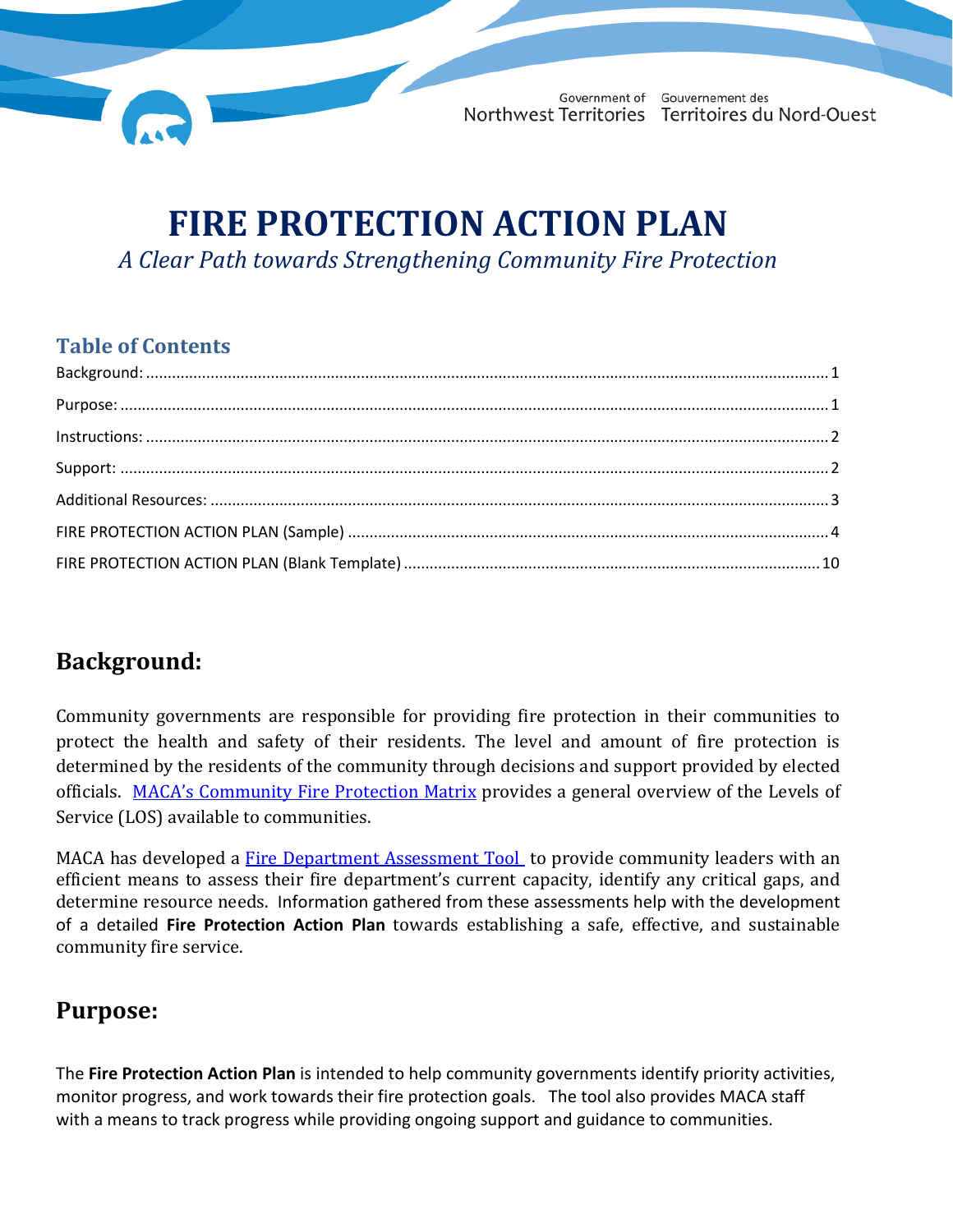## <span id="page-1-0"></span>**Instructions:**

1. A current [Fire Department Assessment](http://www.maca.gov.nt.ca/en/services/community-fire-protection/fire-department-assessment-tool) should be conducted (ie. within the last year) which includes a summary of recommended next steps to help inform the development of a detailed *Fire Protection Action Plan.*

NOTE: Should any serious gaps be identified in the *Fire Department Assessment* **that negatively impact safety**, it is critical that a formal letter be sent to council outlining the concerns and necessity for mitigation measures (with support and guidance provided by MACA). Actions of the fire department should be limited to commensurate with the current level of training, staffing and equipment available.

- 2. The following **Fire Protection Action Plan** should be completed by the Senior Administrative Officer and Fire Chief, with support and guidance provided by MACA's Regional Assistant Fire Marshal.
- 3. It is recommended that communities review & update their **Fire Protection Action Plan** on a regular basis to ensure good progress and determine if any additional support is needed.
- 4. Lastly, it is important that Council approve the **Fire Protection Action Plan** and receive regular progress updates.

## <span id="page-1-1"></span>**Support:**

MACA is mandated to support community governments in carrying out their responsibilities to provide public programs and services essential to good community life. This includes promoting and enforcing fire safety standards.

Please contact your Regional Assistant Fire Marshal to arrange for a current [Fire Department](http://www.maca.gov.nt.ca/en/services/community-fire-protection/fire-department-assessment-tool)  [Assessment](http://www.maca.gov.nt.ca/en/services/community-fire-protection/fire-department-assessment-tool)*,* and for assistance with completing your community **Fire Protection Action Plan**:

| <b>Region</b>         | Phone                    |
|-----------------------|--------------------------|
| North Slave           | 867-767-9167 (ext 21133) |
| <b>Beaufort Delta</b> | 867-777-7297             |
| Deh Cho               | 867-695-7230             |
| Sahtu                 | 867-587-7105             |
| South Slave           | 867-872-6535             |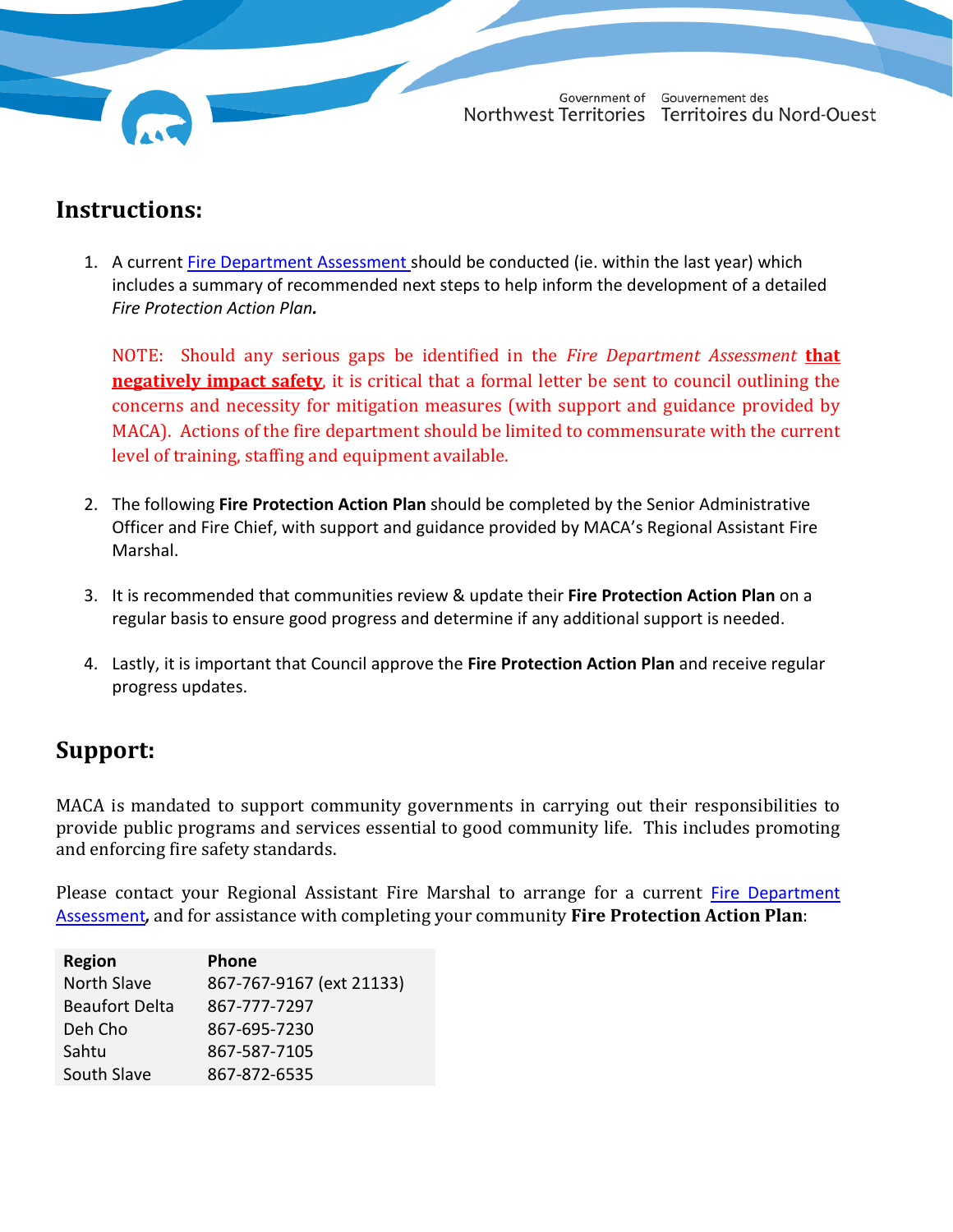Government of Gouvernement des Northwest Territories Territoires du Nord-Ouest

#### <span id="page-2-0"></span>**Additional Resources:**

Please visit MACA's Community Fire Protection **resource page** for additional information & tools towards strengthening fire protection in your community:

**<http://www.maca.gov.nt.ca/en/services/community-fire-protection>**

- 1. **[Community Fire Protection Presentation](http://www.maca.gov.nt.ca/en/services/community-fire-protection/nwt-community-fire-protection-video)** *A facilitated video presentation that is available to community governments to help provide a good understanding of the critical elements of the fire service.*
- 2. **[Community Fire Protection Matrix](http://www.maca.gov.nt.ca/en/services/community-fire-protection/community-fire-protection-matrix)** *A visual chart to help provide a general overview of the Levels of Service available to communities.*
- 3. **[Fire Department Assessment Tool](http://www.maca.gov.nt.ca/en/services/community-fire-protection/fire-department-assessment-tool)** *An assessment tool to help community governments evaluate their fire department's current capacity, identify any critical gaps, and determine resource needs.*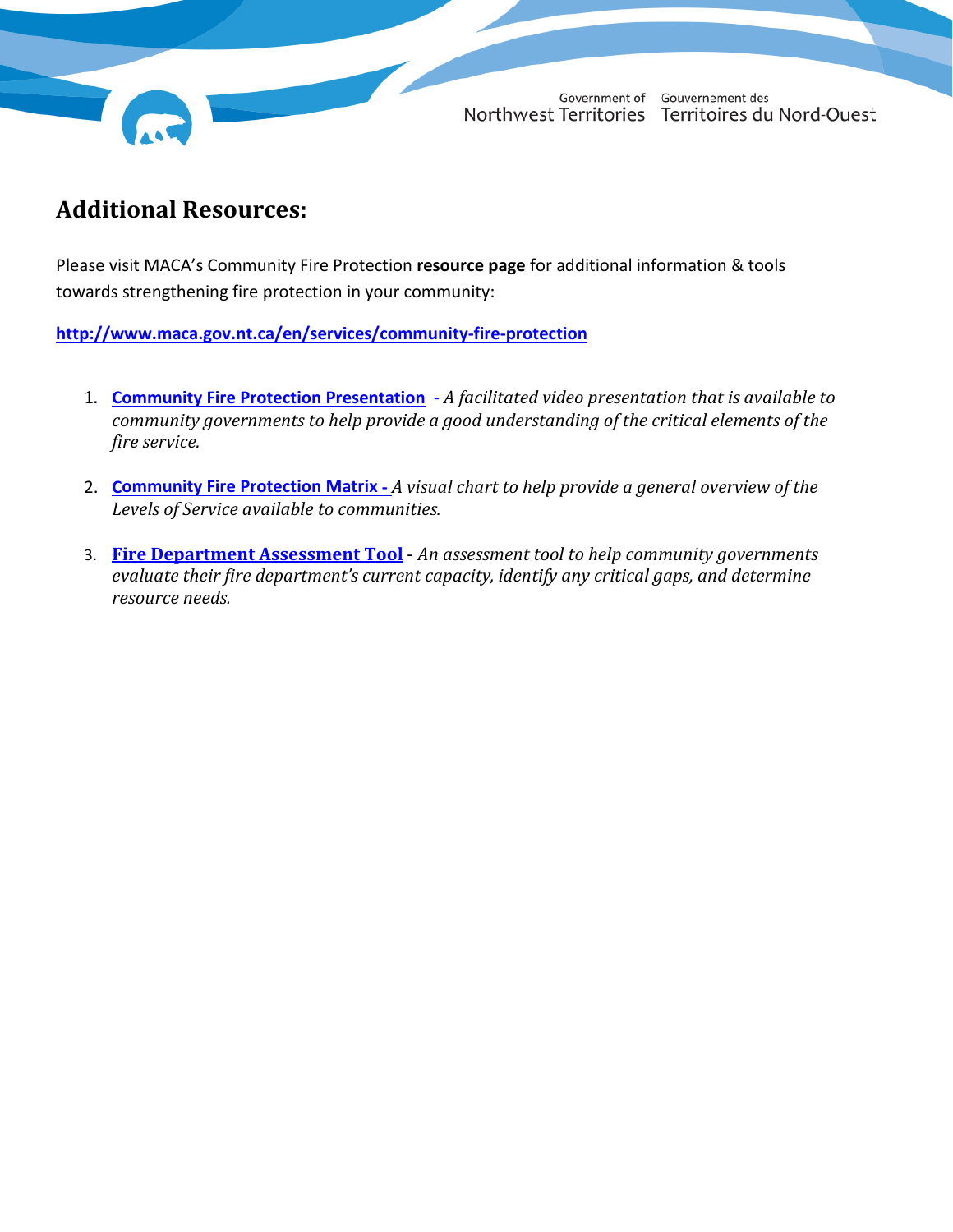# <span id="page-3-4"></span><span id="page-3-3"></span><span id="page-3-2"></span><span id="page-3-1"></span>**FIRE PROTECTION ACTION PLAN (Sample)**

*A Clear Path towards Strengthening Community Fire Protection*

| <b>Community Name:</b>                                  |       |
|---------------------------------------------------------|-------|
| <b>Lead:</b> Senior Administrative Officer & Fire Chief | Date: |
| Support: MACA Regional Assistant Fire Marshal:          | Date: |
| Council Approved by Motion/Resolution No.:              | Date: |

<span id="page-3-0"></span>

| <b>CATEGORY</b> | <b>ACTION ITEM</b>                                                          | <b>RESOURCES1</b>                                                                                       | LEAD/<br><b>SUPPORT</b>   | Council<br>ENGAGEMENT <sup>2</sup><br>(Yes/No) | <b>SAFETY FACTORS3</b>                                                                                              | <b>BUDGET</b><br>ESTIMATE <sup>4</sup> | <b>TIMELINE</b>  | <b>STATUS</b> |
|-----------------|-----------------------------------------------------------------------------|---------------------------------------------------------------------------------------------------------|---------------------------|------------------------------------------------|---------------------------------------------------------------------------------------------------------------------|----------------------------------------|------------------|---------------|
| GOVERNANCE      | MACA to conduct a high-level<br>overview of fire department<br>key elements | <b>MACA CFP</b><br>Presentation -<br>Facilitator's Guide<br>(see Appendix A:<br>Participant<br>Handout) | AFM / SAO &<br>Fire Chief | N <sub>o</sub>                                 | First opportunity to<br>identify any critical safety<br>gaps that may exist.                                        | N/A                                    | December<br>2016 | Complete      |
|                 | MACA to deliver a<br>community fire protection<br>presentation to council   | <b>MACA Community</b><br><b>Fire Protection</b><br>Presentation                                         | AFM / SAO &<br>Fire Chief | Yes                                            | Verbally communicate<br>critical safety gaps &<br>necessity for mitigation<br>measures to Mayor, SAO<br>and council | N/A                                    | December<br>2016 | Complete      |

<sup>&</sup>lt;sup>1</sup> Visit MACA's Community Fire Protection page for more information on available tools & resources:<http://www.maca.gov.nt.ca/en/services/community-fire-protection><br><sup>2</sup> Council approval may be required for action items th

developed and included as part of the annual budget planning cycle.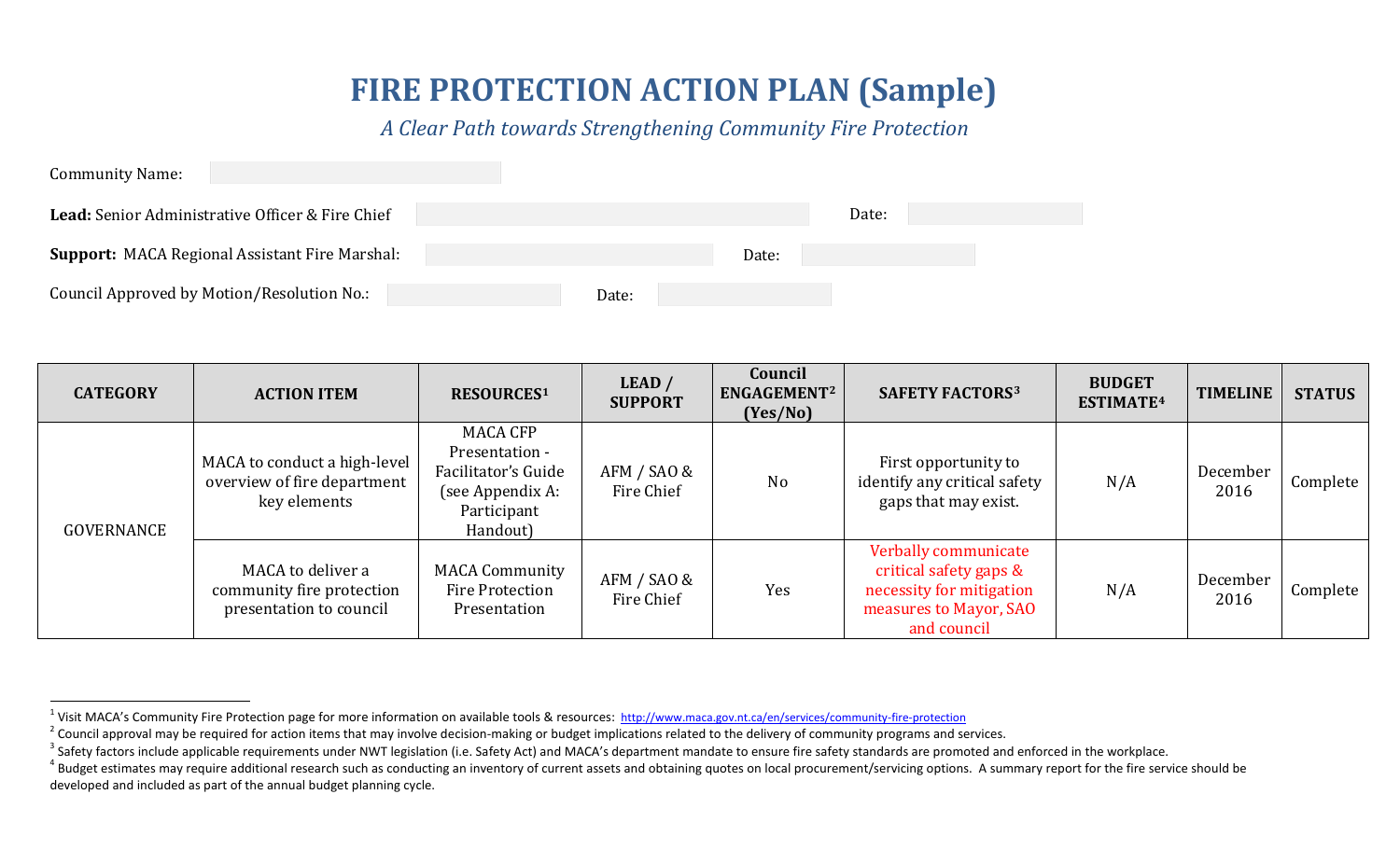| <b>CATEGORY</b> | <b>ACTION ITEM</b>                                                                                                                                                                                                              | <b>RESOURCES1</b>                                                                                                                                                                                                                              | LEAD /<br><b>SUPPORT</b>                         | Council<br>ENGAGEMENT <sup>2</sup><br>(Yes/No) | <b>SAFETY FACTORS3</b>                                                                                                                                                                                                                                                                                                      | <b>BUDGET</b><br>ESTIMATE <sup>4</sup> | <b>TIMELINE</b>  | <b>STATUS</b>      |
|-----------------|---------------------------------------------------------------------------------------------------------------------------------------------------------------------------------------------------------------------------------|------------------------------------------------------------------------------------------------------------------------------------------------------------------------------------------------------------------------------------------------|--------------------------------------------------|------------------------------------------------|-----------------------------------------------------------------------------------------------------------------------------------------------------------------------------------------------------------------------------------------------------------------------------------------------------------------------------|----------------------------------------|------------------|--------------------|
|                 | MACA to assist community<br>with completing a detailed<br>fire department assessment                                                                                                                                            | <b>MACA Fire</b><br>Department<br><b>Assessment Tool</b>                                                                                                                                                                                       | SAO & Fire<br>Chief / AFM                        | No                                             | Second opportunity to<br>identify any critical safety<br>gaps during thorough<br>evaluation of key elements                                                                                                                                                                                                                 | N/A                                    | January<br>2017  | Complete           |
|                 | MACA to communicate any<br>safety concerns related to<br>fire protection to the<br>community government                                                                                                                         | <b>MACA Sample Letter</b><br>Template                                                                                                                                                                                                          | AFM and<br>Regional<br>Superintendent            | Yes                                            | Should any serious gaps be<br>identified<br>in<br>the<br>fire<br>department<br>assessment<br>that negatively impact<br>safety, it is critical that a<br>formal letter be sent to<br>council<br>outlining<br>the<br>concerns and necessity for<br>mitigation measures (with<br>support and<br>guidance<br>provided by MACA). | N/A                                    | February<br>2017 | $In -$<br>progress |
|                 | MACA to assist community<br>with developing a detailed<br>community action plan                                                                                                                                                 | <b>MACA Community</b><br>Fire Protection<br><b>Action Plan</b>                                                                                                                                                                                 | SAO & Fire<br>Chief / AFM                        | Yes                                            | N/A                                                                                                                                                                                                                                                                                                                         | N/A                                    | February<br>2017 | $In-$<br>progress  |
|                 | MACA to work with<br>community to identify and<br>inform budget implications<br>based on current resources<br>and desired Level of Service<br>(LOS) (ie. personnel,<br>equipment, servicing,<br>training, administration, etc.) | Equipment<br>associated with<br>Matrix training<br>levels (i.e. SCG pre-<br>course equipment<br>evaluation form for<br>basic LOS)<br>NWTFCA: (i.e.<br>sample budgets<br>from other active<br>fire departments<br>operating within<br>same LOS) | AFM &<br>Superintendent<br>/ SAO & Fire<br>Chief | No                                             | Budget planning must<br>reflect resource needs for<br>the desired LOS and<br>provide for a safe working<br>environment                                                                                                                                                                                                      | TBD                                    | March<br>2017    | Pending            |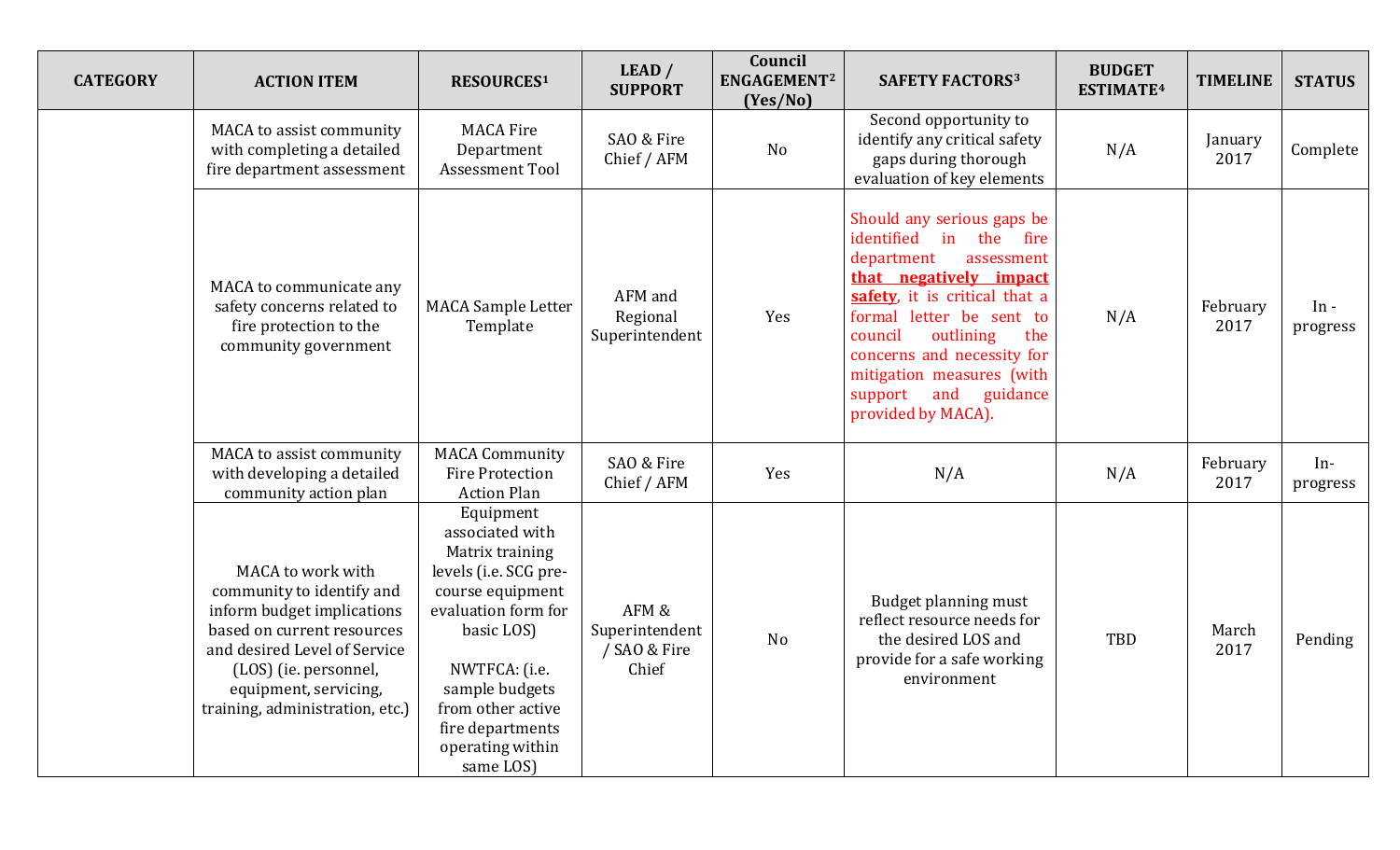| <b>CATEGORY</b> | <b>ACTION ITEM</b>                                                                         | <b>RESOURCES1</b>                                         | LEAD /<br><b>SUPPORT</b>                      | Council<br>ENGAGEMENT <sup>2</sup><br>(Yes/No) | <b>SAFETY FACTORS3</b>                                                                                                                                                                                                                                                                                                                    | <b>BUDGET</b><br>ESTIMATE <sup>4</sup>          | <b>TIMELINE</b>  | <b>STATUS</b> |
|-----------------|--------------------------------------------------------------------------------------------|-----------------------------------------------------------|-----------------------------------------------|------------------------------------------------|-------------------------------------------------------------------------------------------------------------------------------------------------------------------------------------------------------------------------------------------------------------------------------------------------------------------------------------------|-------------------------------------------------|------------------|---------------|
|                 | Community to formally<br>adopt a suitable budget that<br>fully supports the desired<br>LOS | N/A                                                       | SAO & Fire<br>Chief / AFM &<br>Superintendent | Yes                                            | Budget must be suitable<br>for the desired LOS in<br>order to fully support<br>ongoing personnel,<br>training, & equipment<br>needs                                                                                                                                                                                                       | TBD                                             | April 2017       | Pending       |
|                 | Community to adopt a fire<br>protection LOS                                                | <b>MACA Community</b><br><b>Fire Protection</b><br>Matrix | SAO & Fire<br>Chief / AFM                     | Yes                                            | Community government<br>must ensure fire service is<br>fully trained and equipped<br>to operate within the<br>adopted level of service<br>(this should be re-assessed<br>regularly) Actions of the<br>fire department should be<br>limited to commensurate<br>with the current level of<br>training, staffing and<br>equipment available. | N/A                                             | May 2017         | Pending       |
|                 | Community to develop and<br>adopt a fire protection bylaw<br>(based on the LOS)            | MACA sample Fire<br><b>Protection Bylaw</b>               | SAO & Fire<br>Chief / AFM &<br>Superintendent | Yes                                            | A fire protection bylaw<br>contains numerous<br>authorities and<br>responsibilities which<br>pertain to ensuring a safe<br>work environment is<br>provided                                                                                                                                                                                | TBD<br>(may be some<br>administrative<br>costs) | <b>June 2017</b> | Pending       |
|                 | Community to develop and<br>adopt standard operating<br>procedures (based on the<br>LOS)   | MACA sample<br><b>Standard Operating</b><br>Procedures    | SAO & Fire<br>Chief / AFM                     | Yes                                            | Standard operating<br>procedures (SOPs) contain<br>numerous operational<br>safety requirements which<br>must be strictly adhered to<br>and enforced                                                                                                                                                                                       | TBD<br>(may be some<br>administrative<br>costs) | <b>July 2017</b> | Pending       |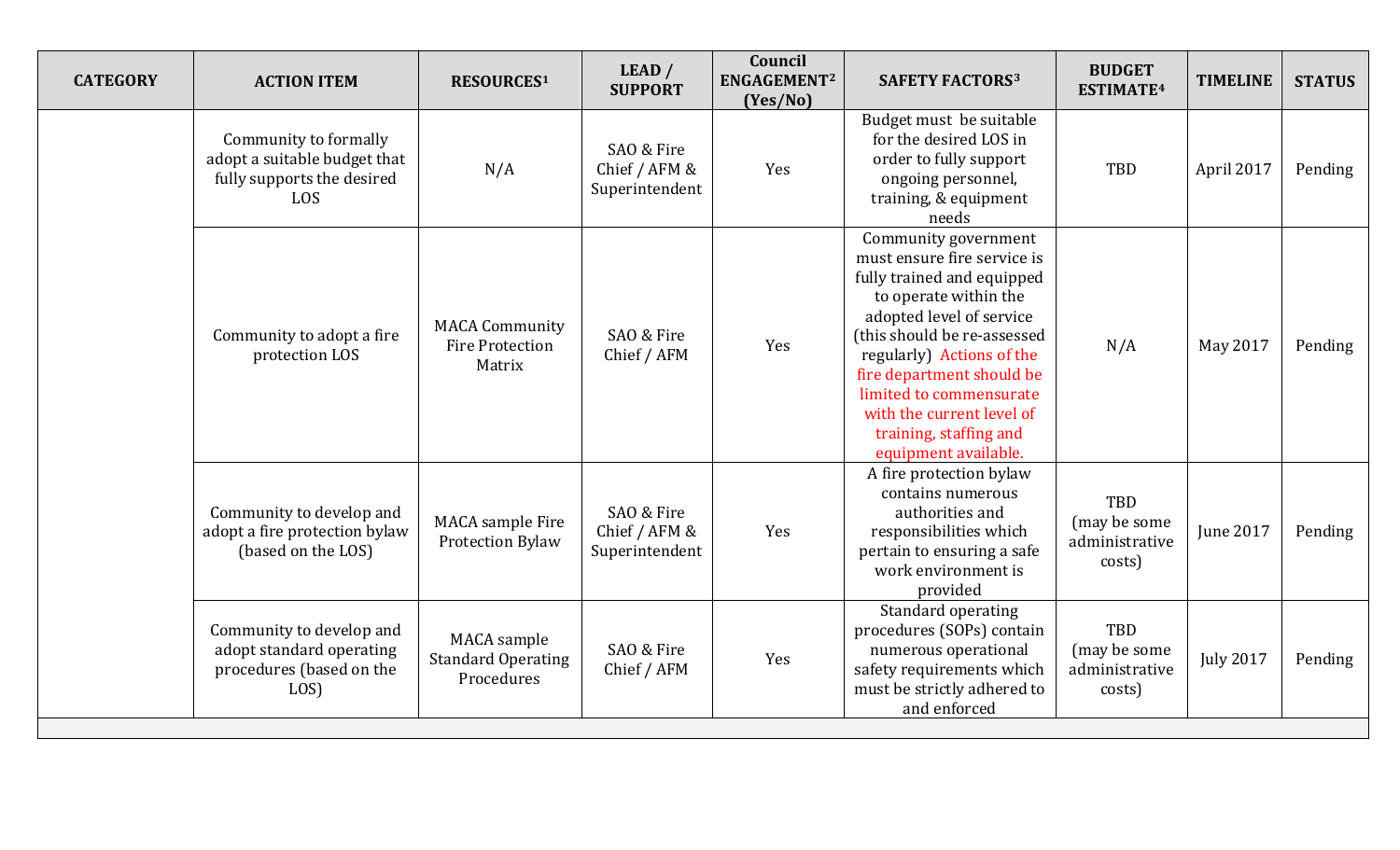| <b>CATEGORY</b>                                           | <b>ACTION ITEM</b>                                                                                                                                                                                             | <b>RESOURCES1</b>                                                                         | LEAD /<br><b>SUPPORT</b>                     | Council<br>ENGAGEMENT <sup>2</sup><br>(Yes/No) | <b>SAFETY FACTORS3</b>                                                                                                                                                                                                                                                      | <b>BUDGET</b><br>ESTIMATE <sup>4</sup>                                                              | <b>TIMELINE</b>              | <b>STATUS</b> |
|-----------------------------------------------------------|----------------------------------------------------------------------------------------------------------------------------------------------------------------------------------------------------------------|-------------------------------------------------------------------------------------------|----------------------------------------------|------------------------------------------------|-----------------------------------------------------------------------------------------------------------------------------------------------------------------------------------------------------------------------------------------------------------------------------|-----------------------------------------------------------------------------------------------------|------------------------------|---------------|
| EQUIPMENT/<br><b>APPARATUS /</b><br><b>INFRASTRUCTURE</b> | Community to address<br>equipment, apparatus, &<br>infrastructure needs based<br>on the detailed fire<br>department assessment and<br>adopted LOS (ie. servicing,<br>replacement, or purchase of<br>new goods) | <b>MACA Fire</b><br>Department<br>Assessment Tool                                         | SAO & Fire<br>Chief / AFM                    | Yes                                            | Fire department personal<br>protective equipment, fire<br>apparatus, support<br>equipment, and<br>infrastructure must be<br>adequate and suitable for<br>the LOS and response<br>functions members are<br>expected to<br>carry out                                          | <b>TBD</b><br>(will be based<br>on fire<br>department<br>assessment &<br>budget impact<br>review)   | August/<br>September<br>2017 | Pending       |
|                                                           | Community to establish a<br>preventative maintenance<br>program for all equipment,<br>apparatus & infrastructure                                                                                               | NWTFCA: sample<br>inventory and<br>maintenance<br>schedules; list of<br>service providers | SAO & Fire<br>Chief / AFM &<br><b>NWTFCA</b> | Yes                                            | Fire department equipment<br>& apparatus must be<br>maintained according to<br>recognized standards, best<br>practices, and<br>manufacturer<br>recommendations                                                                                                              | <b>TBD</b><br>(based on<br>budget impact<br>review & local<br>maintenance/<br>servicing<br>options) | October/<br>November<br>2017 | Pending       |
|                                                           |                                                                                                                                                                                                                |                                                                                           |                                              |                                                |                                                                                                                                                                                                                                                                             |                                                                                                     |                              |               |
|                                                           | Community to confirm active<br>volunteers and register<br>members with the fire<br>department                                                                                                                  | Fire department<br>membership list                                                        | SAO & Fire<br>Chief                          | <b>No</b>                                      | Response functions must<br>be limited to available<br>personnel at any given time                                                                                                                                                                                           | N/A                                                                                                 | December<br>2017             | Pending       |
| <b>PERSONNEL</b>                                          | Community to confirm<br>appointment of key fire<br>department leadership<br>positions (ie. fire chief,<br>deputy chiefs, senior officers,<br>etc.                                                              | Community<br>government<br>personnel records                                              | SAO & Fire<br>Chief                          | Yes                                            | A safe and fully functional<br>fire department requires<br>the establishment of key<br>leadership positions, who<br>are fully trained and<br>competent to carry out the<br>various management,<br>administrative and<br>operational responsibilities<br>of the fire service | TBD<br>(based on<br>position<br>appointments<br>and<br>assignment of<br>responsibilities)           | December<br>2017             | Pending       |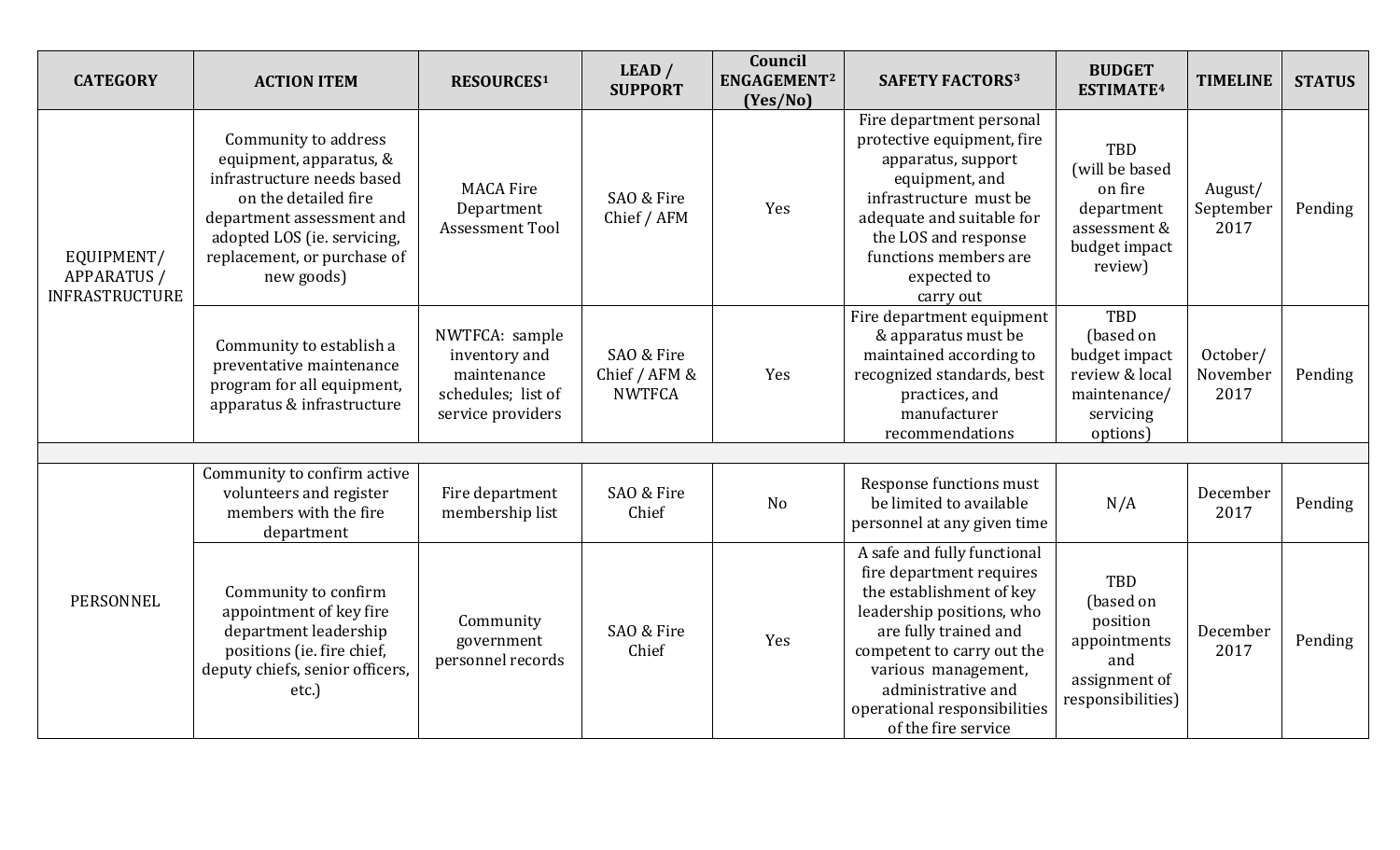| <b>CATEGORY</b> | <b>ACTION ITEM</b>                                                                                                                                                                                             | <b>RESOURCES1</b>                                                                                                                                         | LEAD /<br><b>SUPPORT</b>                  | Council<br>ENGAGEMENT <sup>2</sup><br>(Yes/No) | <b>SAFETY FACTORS3</b>                                                                                                                                                                                                                                                                                                 | <b>BUDGET</b><br>ESTIMATE <sup>4</sup>                                 | <b>TIMELINE</b>  | <b>STATUS</b> |
|-----------------|----------------------------------------------------------------------------------------------------------------------------------------------------------------------------------------------------------------|-----------------------------------------------------------------------------------------------------------------------------------------------------------|-------------------------------------------|------------------------------------------------|------------------------------------------------------------------------------------------------------------------------------------------------------------------------------------------------------------------------------------------------------------------------------------------------------------------------|------------------------------------------------------------------------|------------------|---------------|
|                 | Community to develop &<br>implement a volunteer<br>recruitment campaign                                                                                                                                        | <b>MACA Volunteer</b><br>Recruitment &<br><b>Retention Guide</b>                                                                                          | SAO & Fire<br>Chief / AFM                 | N <sub>o</sub>                                 | N/A                                                                                                                                                                                                                                                                                                                    | TBD<br><i>(administrative</i><br>and advertising<br>costs)             | January<br>2017  | Pending       |
|                 | Community to recruit &<br>appoint members as<br>required for the adopted LOS                                                                                                                                   | Minimum staffing is<br>highly dependent on<br>the adopted LOS<br>(this number can be<br>determined from<br>recognized<br>standards and best<br>practices) | SAO & Fire<br>Chief / AFM                 | Yes (for<br>appointed<br>members)              | Response functions must<br>be limited to available<br>personnel at any given time<br>Volunteers must be<br>registered members of the<br>fire department<br>(worker/employer<br>insurance protection)<br>All members appointed<br>positions should have<br>clearly defined<br>expectations, roles &<br>responsibilities | TBD<br>(will depend on<br>membership<br>and<br>remuneration<br>policy) | February<br>2017 | Pending       |
|                 |                                                                                                                                                                                                                |                                                                                                                                                           |                                           |                                                |                                                                                                                                                                                                                                                                                                                        |                                                                        |                  |               |
| <b>TRAINING</b> | Community to assess current<br>training levels and identify<br>individual & department-<br>wide training needs based on<br>the adopted LOS (ie.<br>firefighter training, officer<br>training, first aid, etc.) | SCG & Community<br><b>Training Records;</b><br><b>MACA's Community</b><br><b>Fire Protection</b><br>Matrix                                                | SAO & Fire<br>Chief / SCG &<br><b>AFM</b> | N <sub>o</sub>                                 | Response functions must<br>be limited to the training<br>levels achieved by the fire<br>department and its<br>members                                                                                                                                                                                                  | N/A                                                                    | December<br>2017 | Pending       |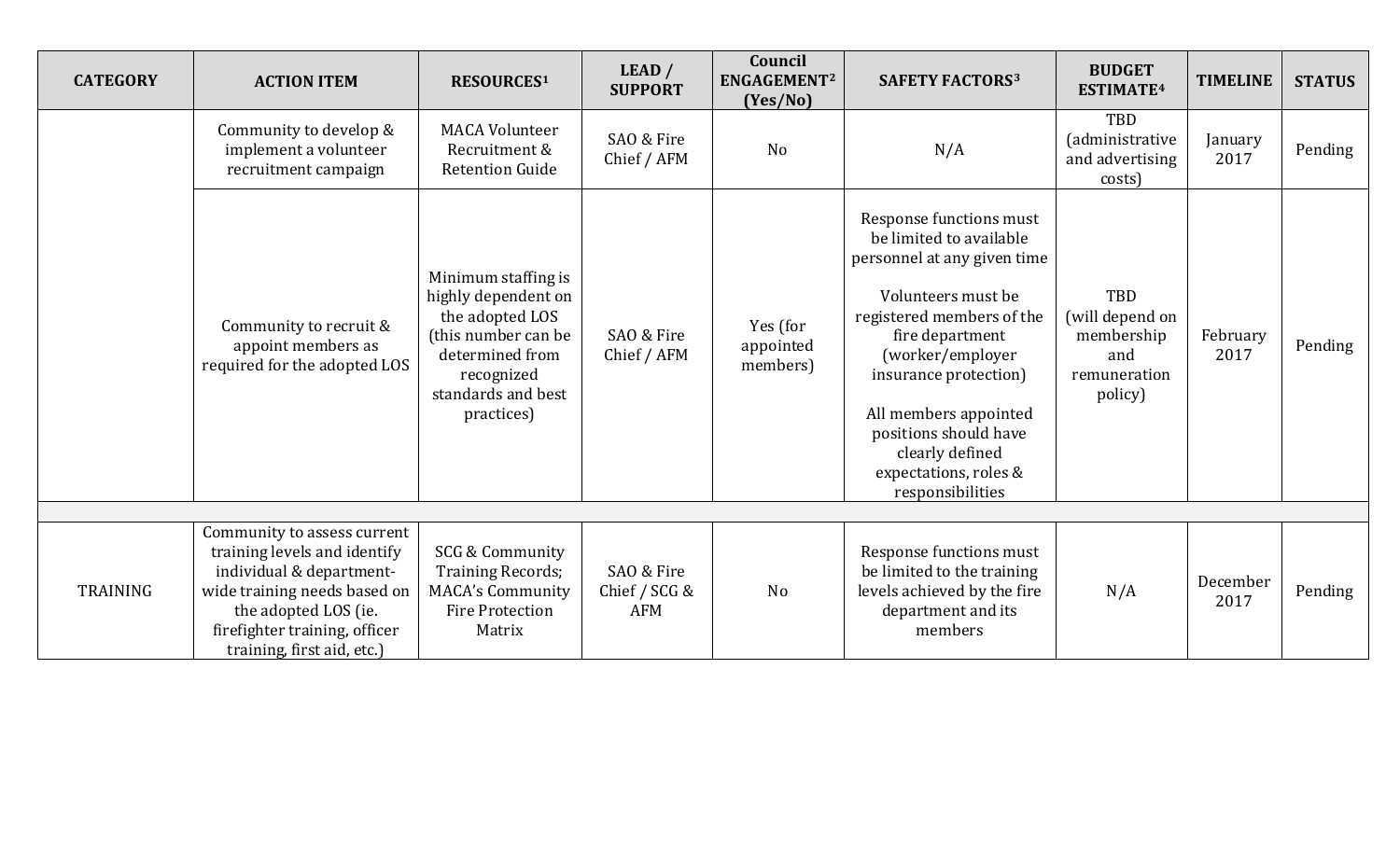| <b>CATEGORY</b>                                 | <b>ACTION ITEM</b>                                                                                                                                                                   | <b>RESOURCES1</b>                                                                           | LEAD /<br><b>SUPPORT</b>                  | Council<br>ENGAGEMENT <sup>2</sup><br>(Yes/No)                                 | <b>SAFETY FACTORS3</b>                                                                                                     | <b>BUDGET</b><br>ESTIMATE <sup>4</sup>                                                             | <b>TIMELINE</b>   | <b>STATUS</b> |
|-------------------------------------------------|--------------------------------------------------------------------------------------------------------------------------------------------------------------------------------------|---------------------------------------------------------------------------------------------|-------------------------------------------|--------------------------------------------------------------------------------|----------------------------------------------------------------------------------------------------------------------------|----------------------------------------------------------------------------------------------------|-------------------|---------------|
|                                                 | Community to work with<br>MACA's School of Community<br>Government (SCG) to<br>establish a training plan and<br>course dates to meet training<br>requirements for the<br>adopted LOS | <b>SCG Training</b><br>Program; MACA's<br><b>Community Fire</b><br><b>Protection Matrix</b> | SAO & Fire<br>Chief / SCG &<br><b>AFM</b> | <b>No</b>                                                                      | Response functions must<br>be limited to the training<br>levels achieved by the fire<br>department and its<br>members      | <b>TBD</b><br>(SCG training is<br>provided for<br>free but there<br>may be<br>additional<br>costs) | February<br>2017  | Pending       |
|                                                 | Community to participate in<br>scheduled SCG training<br>courses                                                                                                                     | N/A                                                                                         | Fire<br>department<br>members             | N <sub>o</sub>                                                                 | All training must be<br>conducted in a safe manner<br>under the direction of a<br>qualified instructor and/or<br>evaluator | TBD                                                                                                | TBD               | Pending       |
|                                                 | Community to develop a<br>local training program to<br>provide ongoing skill<br>development and retention<br>to members                                                              | <b>SCG</b><br><b>Training Program</b>                                                       | SAO & Fire<br>Chief / SCG &<br><b>AFM</b> | Yes (if<br>minimum<br>training<br>requirements<br>identified in<br>bylaw/SOPs) | All training must be<br>conducted in a safe manner<br>under the direction of a<br>qualified instructor                     | TBD<br>(depends on<br>community<br>remuneration<br>policy)                                         | March<br>2017     | Pending       |
|                                                 | MACA to work with                                                                                                                                                                    |                                                                                             |                                           |                                                                                | All relevant liability &                                                                                                   |                                                                                                    |                   |               |
| <b>FIRE</b><br>PREVENTION /<br><b>AWARENESS</b> | community to develop a local<br>fire prevention program<br>based on community<br>needs/risks                                                                                         | <b>MACA Fire</b><br>Prevention & Public-<br><b>Education Resource</b>                       | AFM / SAO &<br>Fire Chief                 | Yes (program<br>should be<br>identified in<br>bylaw)                           | safety considerations must<br>be factored into community<br>fire prevention<br>programming                                 | TBD<br>(dependent on<br>programming)                                                               | April 2017        | Pending       |
|                                                 | Community to implement the<br>fire prevention program as<br>outlined in the approved<br>program                                                                                      | N/A                                                                                         | SAO & Fire<br>Chief / AFM                 | N <sub>o</sub>                                                                 | All relevant liability &<br>safety considerations must<br>be factored into community<br>fire prevention<br>programming     | TBD<br>(dependent on<br>programming)                                                               | September<br>2017 | Pending       |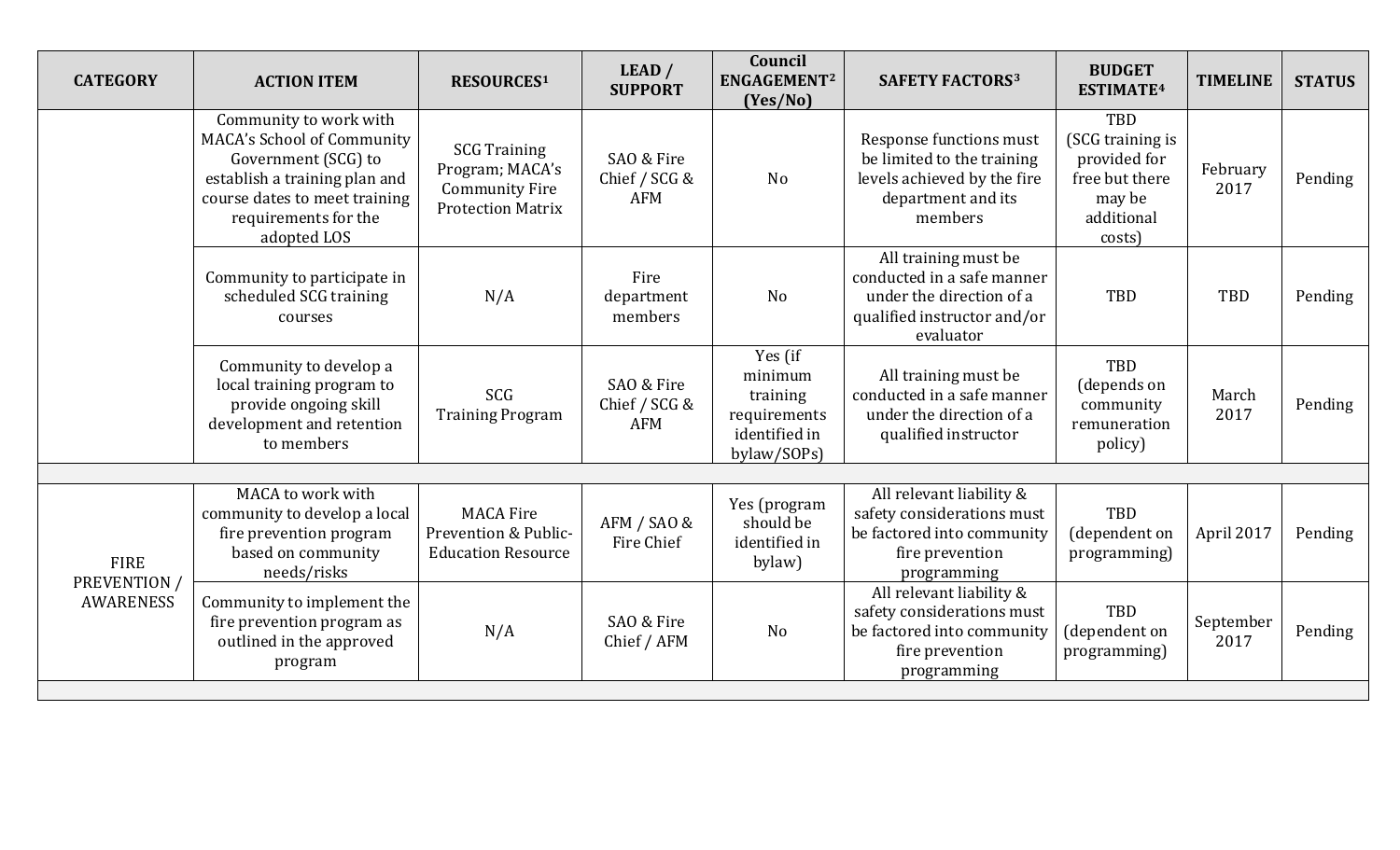# **FIRE PROTECTION ACTION PLAN (Blank Template)**

<span id="page-9-4"></span><span id="page-9-3"></span><span id="page-9-2"></span><span id="page-9-1"></span>*A Clear Path towards Strengthening Community Fire Protection*

| <b>Community Name:</b>                                  |      |      |
|---------------------------------------------------------|------|------|
| <b>Lead:</b> Senior Administrative Officer & Fire Chief |      | Date |
| Support: MACA Regional Assistant Fire Marshal:          | Date |      |
| Council Approved by Motion/Resolution No.:              | Date |      |

<span id="page-9-0"></span>

| <b>CATEGORY</b> | <b>ACTION ITEM</b> | <b>RESOURCES5</b> | LEAD /<br><b>SUPPORT</b> | Council<br>ENGAGEMENT <sup>6</sup><br>(Yes/No) | <b>SAFETY FACTORS7</b> | <b>BUDGET</b><br>ESTIMATE <sup>8</sup> | <b>TIMELINE</b> | <b>STATUS</b> |
|-----------------|--------------------|-------------------|--------------------------|------------------------------------------------|------------------------|----------------------------------------|-----------------|---------------|
|                 |                    |                   |                          |                                                |                        |                                        |                 |               |
|                 |                    |                   |                          |                                                |                        |                                        |                 |               |
|                 |                    |                   |                          |                                                |                        |                                        |                 |               |
|                 |                    |                   |                          |                                                |                        |                                        |                 |               |
|                 |                    |                   |                          |                                                |                        |                                        |                 |               |
|                 |                    |                   |                          |                                                |                        |                                        |                 |               |
|                 |                    |                   |                          |                                                |                        |                                        |                 |               |
|                 |                    |                   |                          |                                                |                        |                                        |                 |               |
|                 |                    |                   |                          |                                                |                        |                                        |                 |               |
|                 |                    |                   |                          |                                                |                        |                                        |                 |               |
|                 |                    |                   |                          |                                                |                        |                                        |                 |               |
|                 |                    |                   |                          |                                                |                        |                                        |                 |               |
|                 |                    |                   |                          |                                                |                        |                                        |                 |               |
|                 |                    |                   |                          |                                                |                        |                                        |                 |               |

<sup>&</sup>lt;sup>5</sup> Visit MACA's Community Fire Protection page for more information on available tools & resources: <http://www.maca.gov.nt.ca/en/services/community-fire-protection><br><sup>6</sup> Council approval may be required for action items th

developed and included as part of the annual budget planning cycle.